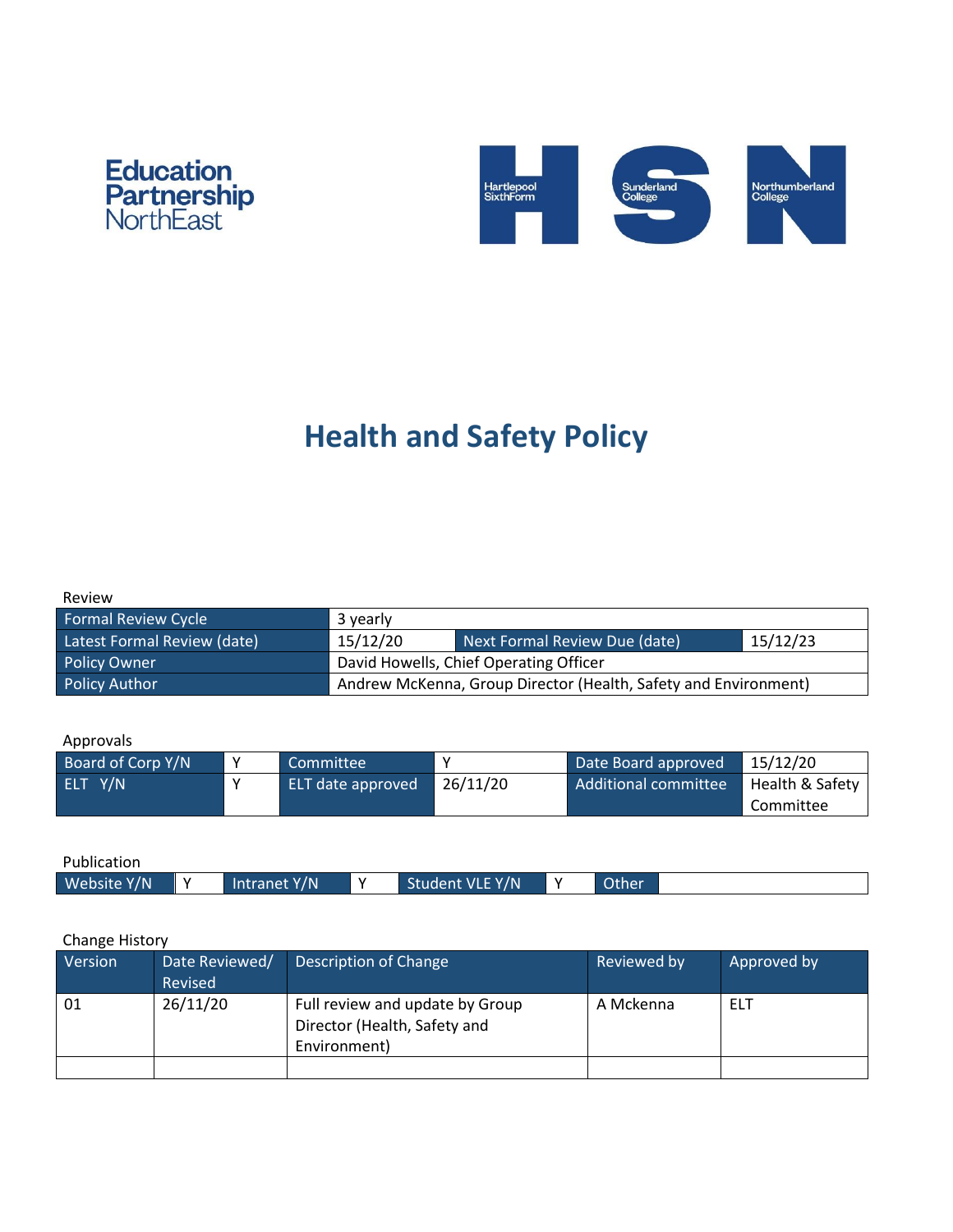# Contents

| 1              |      |                                                                                           |  |
|----------------|------|-------------------------------------------------------------------------------------------|--|
| $\overline{2}$ |      |                                                                                           |  |
|                | 2.1  |                                                                                           |  |
|                | 2.2  |                                                                                           |  |
|                | 2.3  |                                                                                           |  |
|                | 2.4  |                                                                                           |  |
|                | 2.5  |                                                                                           |  |
|                | 2.6  |                                                                                           |  |
|                | 2.7  |                                                                                           |  |
|                | 2.8  |                                                                                           |  |
|                | 2.9  |                                                                                           |  |
|                | 2.10 |                                                                                           |  |
|                | 2.11 |                                                                                           |  |
|                | 2.12 |                                                                                           |  |
| 3.             |      |                                                                                           |  |
|                | 3.1  |                                                                                           |  |
|                | 3.2  |                                                                                           |  |
| 4.             |      |                                                                                           |  |
| 5.             |      |                                                                                           |  |
|                |      | Appendix 1- Terms of Reference of College Health & Safety Committee and Sub Committees 13 |  |
|                |      |                                                                                           |  |
|                |      |                                                                                           |  |
|                |      |                                                                                           |  |
|                |      |                                                                                           |  |
|                |      |                                                                                           |  |
|                |      |                                                                                           |  |
|                |      |                                                                                           |  |
|                |      |                                                                                           |  |
|                |      |                                                                                           |  |
|                |      |                                                                                           |  |
|                |      |                                                                                           |  |
|                |      |                                                                                           |  |
|                |      |                                                                                           |  |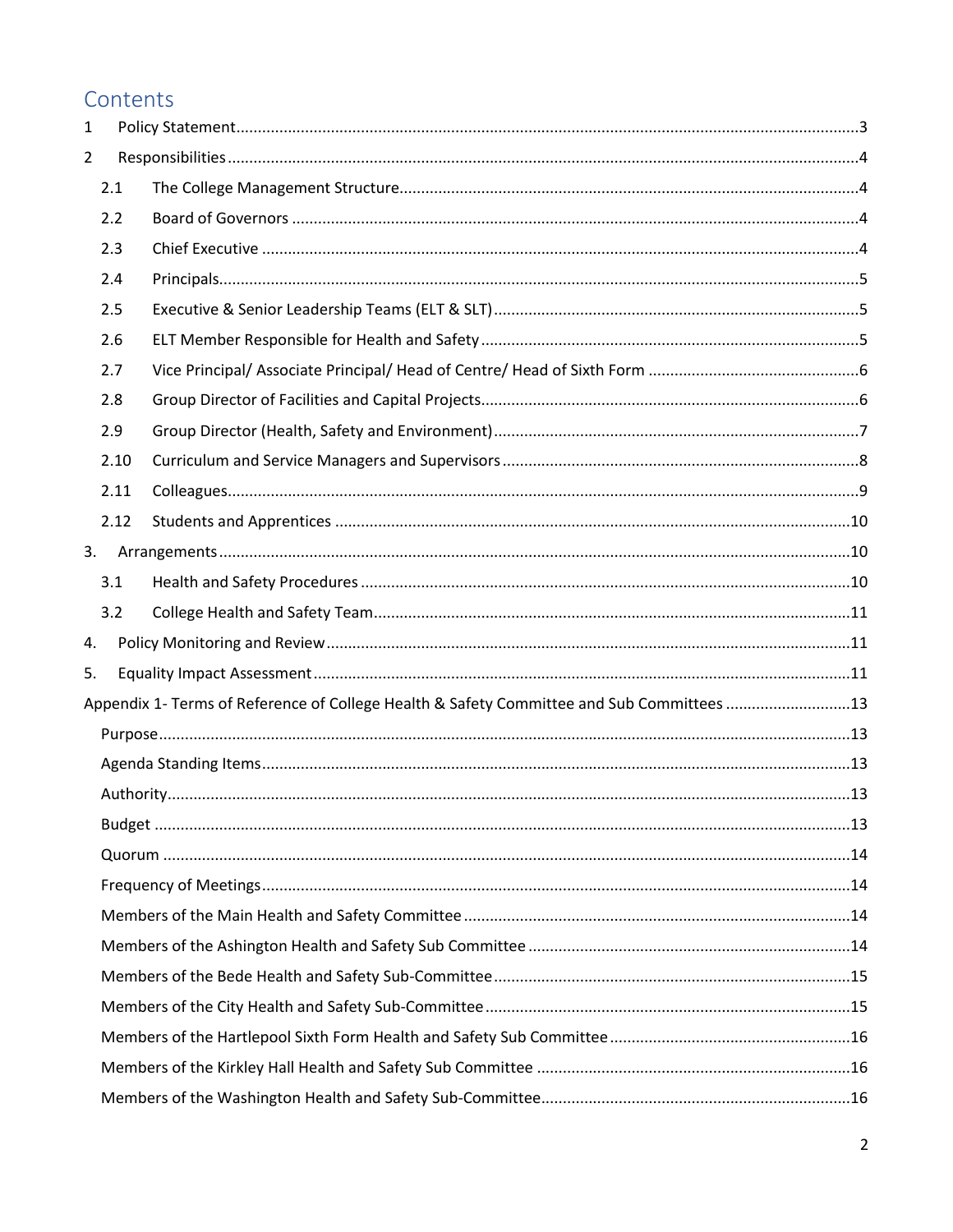# <span id="page-2-0"></span>**1 Policy Statement**

- 1.1 The Governing Body and the Leadership and Management team of the Education Partnership North East (EPNE) recognises and accepts their responsibilities for providing a safe and healthy working environment for all colleagues, students and other visitors or contractors. The Governing Body and Executive Leadership Team are committed to ensuring the highest standards of health and safety and the development of a positive health and safety culture.
- 1.2 This policy identifies the responsibilities and arrangements for the effective management of health and safety at the College. The arrangements in this policy are supported by procedure documents which provide further guidance.
- 1.3 The College will take all reasonable steps to meet its responsibility under the Health and Safety at Work etc. Act 1974 and any associated regulations, paying attention to:
	- Complying with all current health and safety legislative requirements and approved codes of practice.
	- Implementing and adopting this policy and all associated procedures and guidance.
	- Allocating enough resources and ensuring access to competent health and safety advice is maintained.
	- Providing suitable information, instruction, supervision and training for staff and students to ensure they are competent to carry out work activities.
	- Communicating and consulting with colleagues, students, trade unions and others with respect to their health, safety and welfare.
	- Taking all reasonable measures to prevent and learn from accidents, near misses and work-related ill-health.
	- Providing and maintaining safe plant, equipment and systems of work.
	- Ensuring that the storage, handling and use of articles and substances are carried out in a manner which controls any health, safety and/or fire risks.
	- Ensuring our Estate is safe for its intended purpose.
- 1.4 This policy is published on the College website for all staff and students to access. Failure to comply with these requirements may lead to formal action in accordance with the disciplinary policy and/ or potential legal action by relevant enforcement agencies.
- 1.5 The Colleges collective aim is to provide an excellent health and safety culture and a continuous improvement in performance. All colleagues and students are required to play their part in making health and safety a top priority.

#### **Ellen Thinnesen**

**Principal and Chief Executive**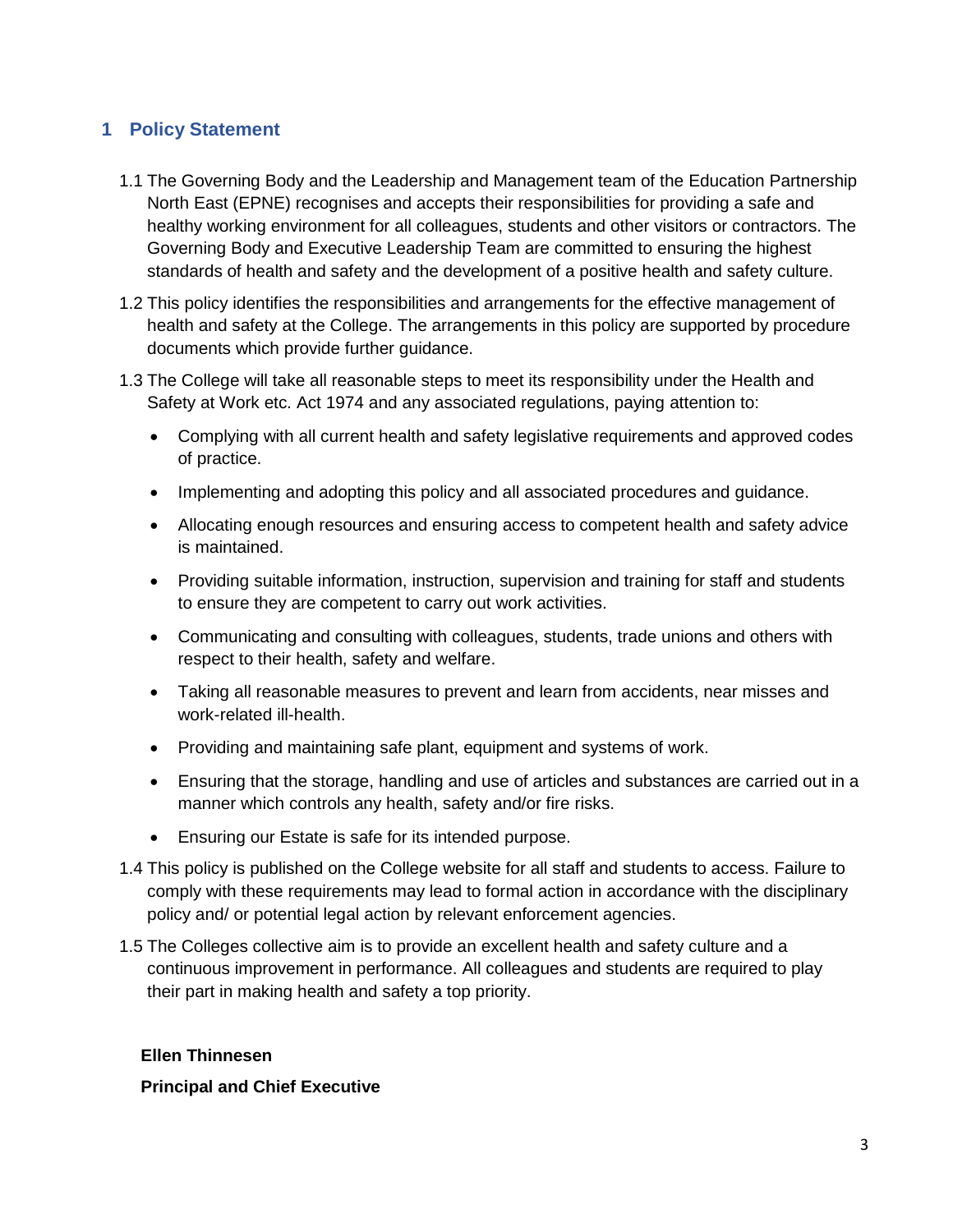# <span id="page-3-0"></span>**2 Responsibilities**

# <span id="page-3-1"></span>2.1 The College Management Structure

2.1.1 For health and safety purposes the two bodies which hold prime organisational responsibility are the Governing Body of Education Partnership North East and the Executive Leadership Team (ELT). The Principal and Chief Operating Officer is primarily accountable for all decisions. The specific posts involved and core responsibilities are detailed below.

#### <span id="page-3-2"></span>2.2Board of Governors

- 2.2.1 The Board of Governors are responsible for ensuring the College is managing health and safety risks to anyone who could be affected by College activities, both on and off college occupied premises. In order to fulfil its responsibilities, the Board will:
	- Ensure the college has an appropriate health and safety policy and statement of intent in place which is regularly monitored and reviewed.
	- Ensure the Colleges main Health and Safety Committee functions in accordance with its terms of reference.
	- Provide arrangements for recognised trade unions to appoint safety representatives and enable them to undertake their responsibilities including representation at the Colleges Health and Safety Committees.
	- The Board will be provided with an annual health and safety report which will include measures of performance and a summary of key health and safety initiates and plans.
	- The Board will review any incidents that present a significant risk to health and safety and any enforcement action taken against the College, including any response taken.
	- Appoint a Board member with lead responsibility for health and safety. The Lead Governor will comply with the remit and requirements of the role of Lead Governor including making visits to college sites and working closely with the Group Director of Health, Safety and Environment.
	- The lead Governor for health and safety will receive reports from the main Health and Safety Committee.

#### <span id="page-3-3"></span>2.3 Chief Executive

2.3.1 The Chief Executive is ultimately responsible for the overall management of health and safety across the whole College group. It is the Chief Executives legal duty to ensure along with the Executive & Senior Leadership teams the health and safety of all colleagues, students and others who work for or with the College. The Chief Executive is responsible for ensuring that enough resources are provided and there is effective planning and communication of health and safety. The Chief Executive has delegated day to day management of health and safety to the Executive and Senior Leadership Teams for their areas of responsibility.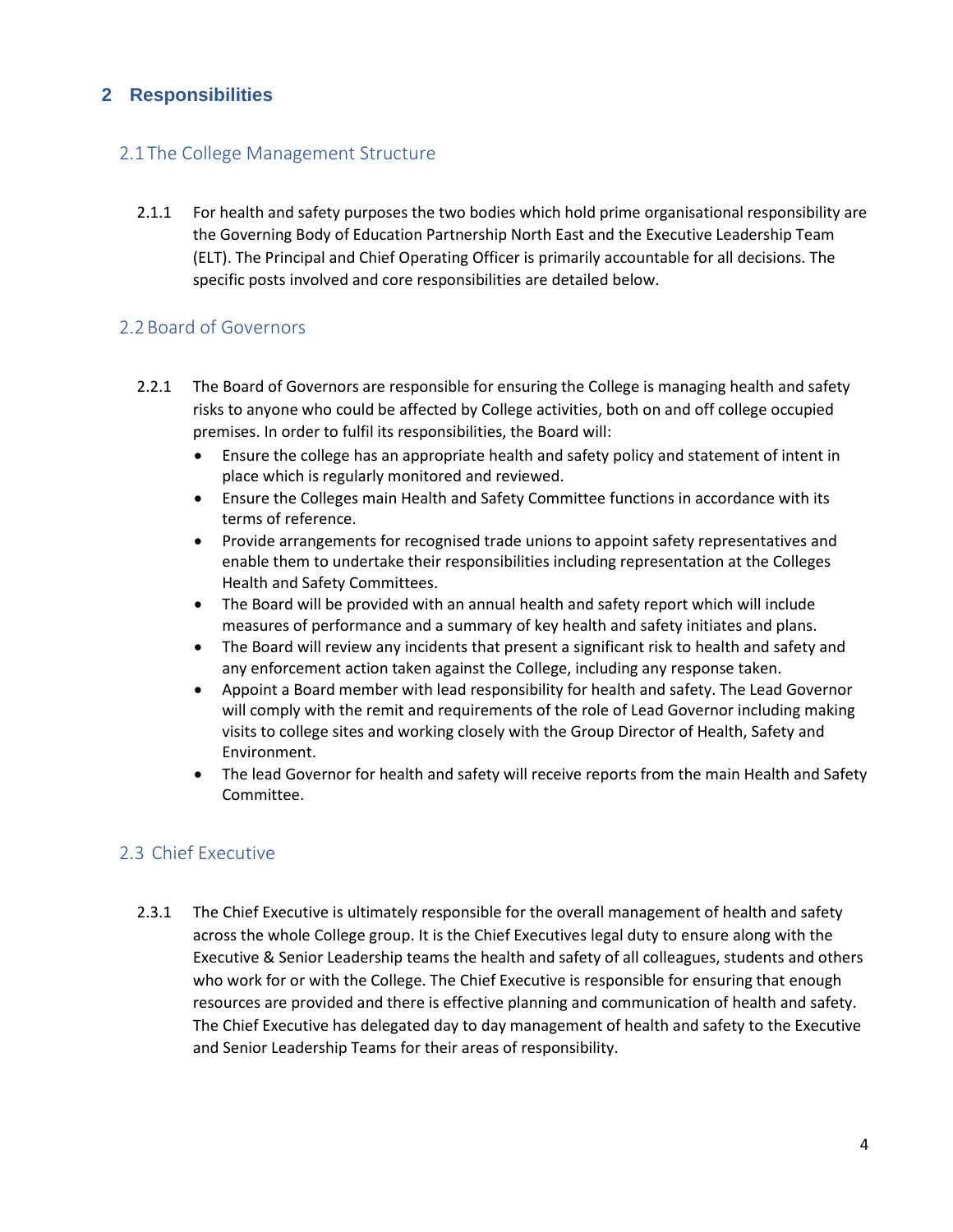#### <span id="page-4-0"></span>2.4 Principals

- 2.4.1 These roles are accountable for ensuring areas under their direct control are run in a healthy and safe manner. These roles will:
	- Ensure the implementation of health and safety policy arrangements and any other procedures.
	- Provide visible leadership on health and safety and act as an example to colleagues and students.
	- Provide adequate resources for the management of health and safety.
	- Ensure health and safety is considered as part of the planning process for any new activities.
	- Receive reports about the management of health and safety including serious accidents or near misses, staff and student training and serious defects in their College areas.
	- Include health and safety as a standing agenda item in all relevant meetings.

# <span id="page-4-1"></span>2.5 Executive & Senior Leadership Teams (ELT & SLT)

- 2.5.1 The Executive and Senior Leadership Teams (SLT) will monitor the delivery of the Colleges health and safety policy and procedures. They will provide leadership and direction for health and safety issues and may be asked to lead or support health and safety initiatives in their service areas. They will ensure that health and safety is integrated into the day-to-day management of the College. ELT and SLT will provide the Principal and Chief Executive and the Board of Governors with assurance that health and safety is being appropriately managed.
- 2.5.2 SLT members will undertake health and safety tours to promote a top-down approach to show their commitment to health and safety in their service areas. They will also chair health and safety sub committees for each campus.

# <span id="page-4-2"></span>2.6 ELT Member Responsible for Health and Safety

- 2.6.1 The Chief Operating Officer (Finance & Resources) is the executive lead for championing health and safety. They will undertake the position of lead sponsor for health and safety at ELT meetings and will present health and safety information to SLT.
- 2.6.2 The Chief Operating Officer will chair the main health and safety committee and ensure the committee operates in accordance with its terms of reference. They will have final authority for the enforcement of health and safety where there is a need to compel actions. They will provide an assurance for the Board of Governors that policy is being developed, health and safety matters are being adequately managed and that sufficient resource is deployed to deliver the arrangements detailed in the Colleges health and safety policy across all sites owned or occupied by the college.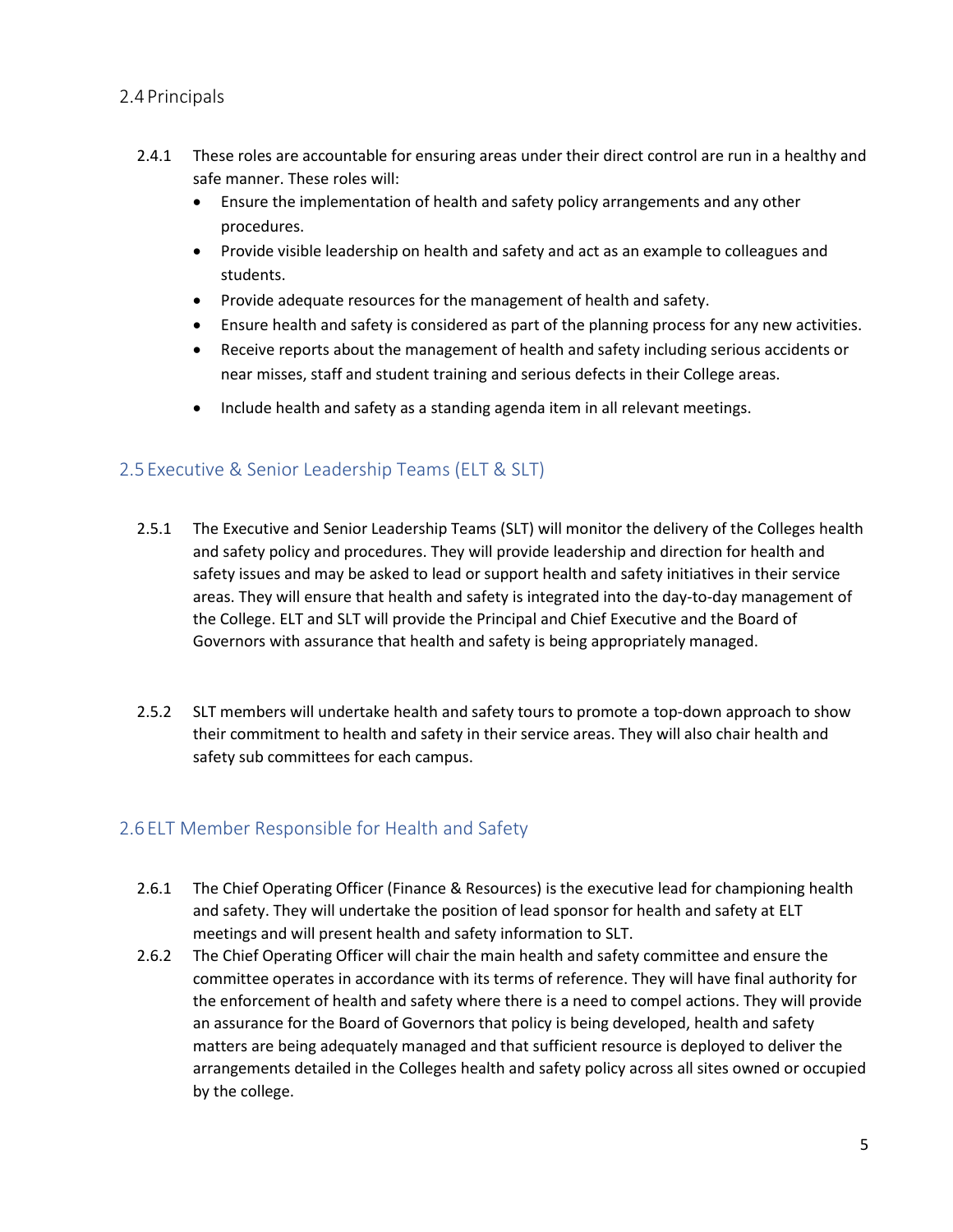2.6.3 The Chief Operating Officer will work with the Group Director (Health, Safety and Environment) to produce an annual plan for the Board of Governors.

# <span id="page-5-0"></span>2.7Vice Principal/ Associate Principal/ Head of Centre/ Head of Sixth Form

- 2.7.1 These roles have personal responsibility for ensuring areas under their direct control are run in a healthy and safe manner. They are accountable for health and safety and must ensure that their areas activities are undertaken with due regard to the health and safety of all colleagues, students, visitors and contractors. These roles will:
	- Ensure the implementation of health and safety policy arrangements and any other procedures.
	- Provide visible leadership on health and safety and act as an example to colleagues and students. A safety tour with union representatives and Group health and safety personnel should be conducted at regular intervals to demonstrate their leadership for health and safety.
	- Provide adequate resources for the management of health and safety.
	- Ensure health and safety is considered as part of the planning process for any new activities.
	- Ensure staff and students are competent to operate their areas safely including the provision of internal and external health and safety training in accordance with the colleges training matrix.
	- Ensure there are sufficient colleagues to fulfil health and safety roles including fire wardens and first aiders as necessary.
	- Communicate any new or amended health and safety procedures to their service areas.
	- Receive reports about the management of health and safety including serious accidents or near misses, staff and student training, physical defects and the completion of risk assessments in their service areas.
	- Include health and safety as a standard agenda item in all relevant meetings.
	- Consider health and safety as part of the recruitment process.

# <span id="page-5-1"></span>2.8Group Director of Facilities and Capital Projects

- 2.8.1 The Group Director of Facilities and Capital Projects will ensure College premises are managed and operated in line with statutory requirements. They will:
	- Fulfil the duties of commercial clients for capital and refurbishment projects as required by the Construction Design and Management Regulations.
	- Manage contractors engaged by the Estates team to carry out construction, improvement or repair works.
	- Take lead responsibility for the management of asbestos in College buildings and work with other stakeholders to ensure the College complies with its legal duty to manage asbestos containing materials.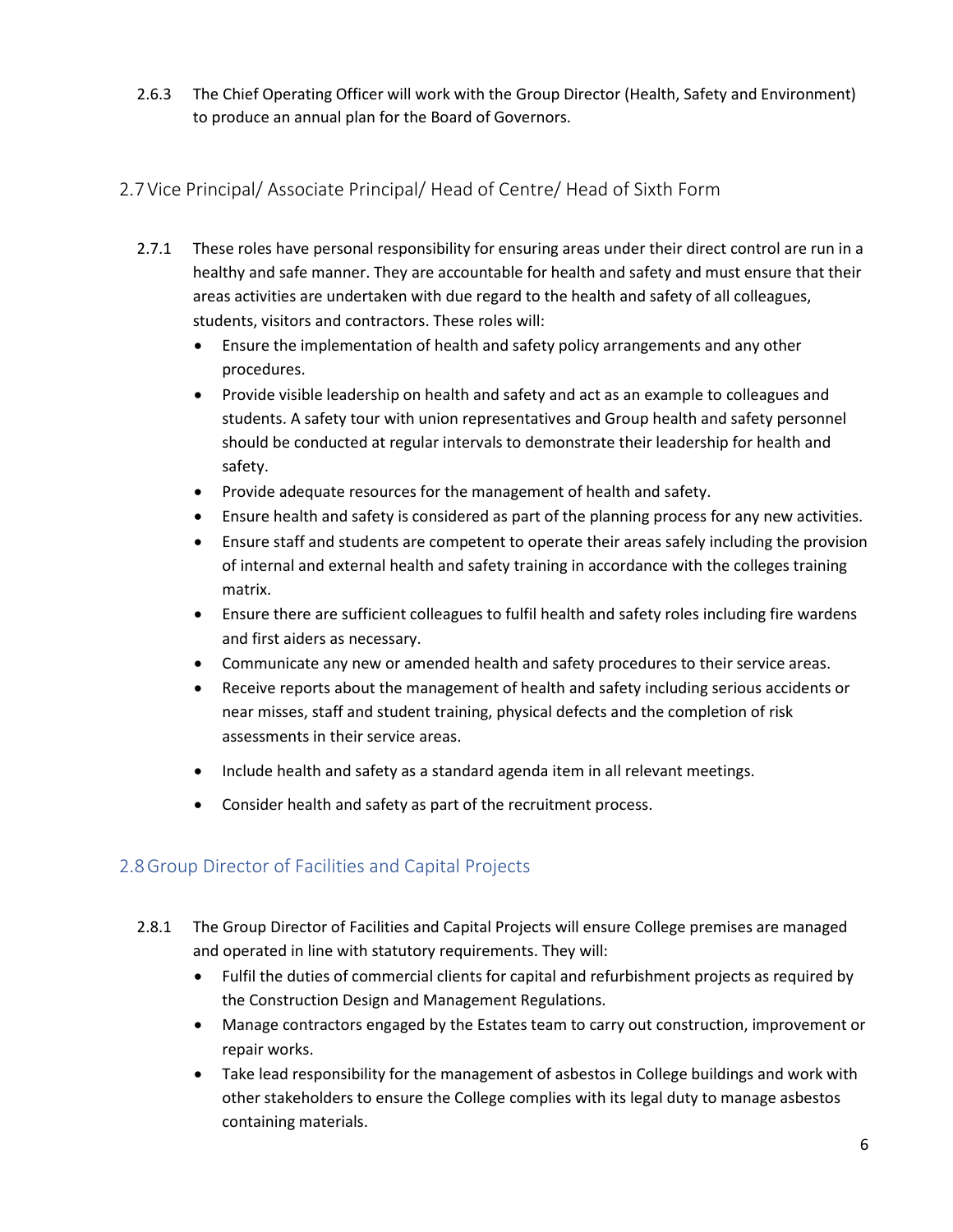- Engage a water hygiene specialist to help the College manage the risks from legionella bacteria in hot and cold-water systems.
- Work with other stakeholders to as far as reasonably practicable segregate pedestrians from vehicles on all college sites.
- Maintain electrical systems to prevent danger and provide central co-ordination of the portable electrical appliance testing regime.
- Ensure fixed gas systems are commissioned and maintained in a safe manner.

#### <span id="page-6-0"></span>2.9Group Director (Health, Safety and Environment)

- 2.9.1 The Group Director (Health, Safety and Environment) will act as the Colleges competent person for health and safety. They will work closely with other College colleagues to ensure compliance with health and safety legislation and to create a positive health and safety culture across the College. They will:
	- Review the organisation's Health and Safety Policy. The policy will be formally reviewed at 3-year intervals. Minor amendments will be made as required.
	- Coordinate the risk assessment process in liaison with college colleagues.
	- Monitor, review and introduce suitable policies/procedures on health, safety and welfare to cover 'The College' activities and provide an annual report to Governors on the effectiveness of those policies.
	- Undertake audits, inspections, walk-throughs and spot checks to monitor compliance with statutory requirements for health, safety and welfare and where necessary provide advice and guidance for improvement.
	- Work with other Teams to ensure the health and safety of students placed with other organisations including arrangements to assess the safety competence of these organisations.
	- Monitor, report and advise on the investigation of accidents, incidents or ill health involving staff, students, visitors and contractors. Ensure a system for the investigation of accidents, near misses, dangerous occurrences or diseases and prepare reports as necessary for submission to the Board of Governors, ELT/ SLT, the Health and Safety Executive (HSE), 'The Colleges' Insurers or legal advisers, and the recognised Trade Union Representatives and make recommendations to prevent reoccurrence.
	- Provide health and safety key performance indicators for health and safety.
	- Liaise with representatives of the enforcement authorities, acting as a central point of contact for HSE, fire authorities and the Environment Agency.
	- Provide health and safety advice and assistance to College departments; to include information pertaining to compliance with health and safety legislation, staff training, health surveillance programmes, environmental surveys (noise, ventilation, lighting etc.), personal protective equipment (PPE) inspections and disposal of hazardous waste.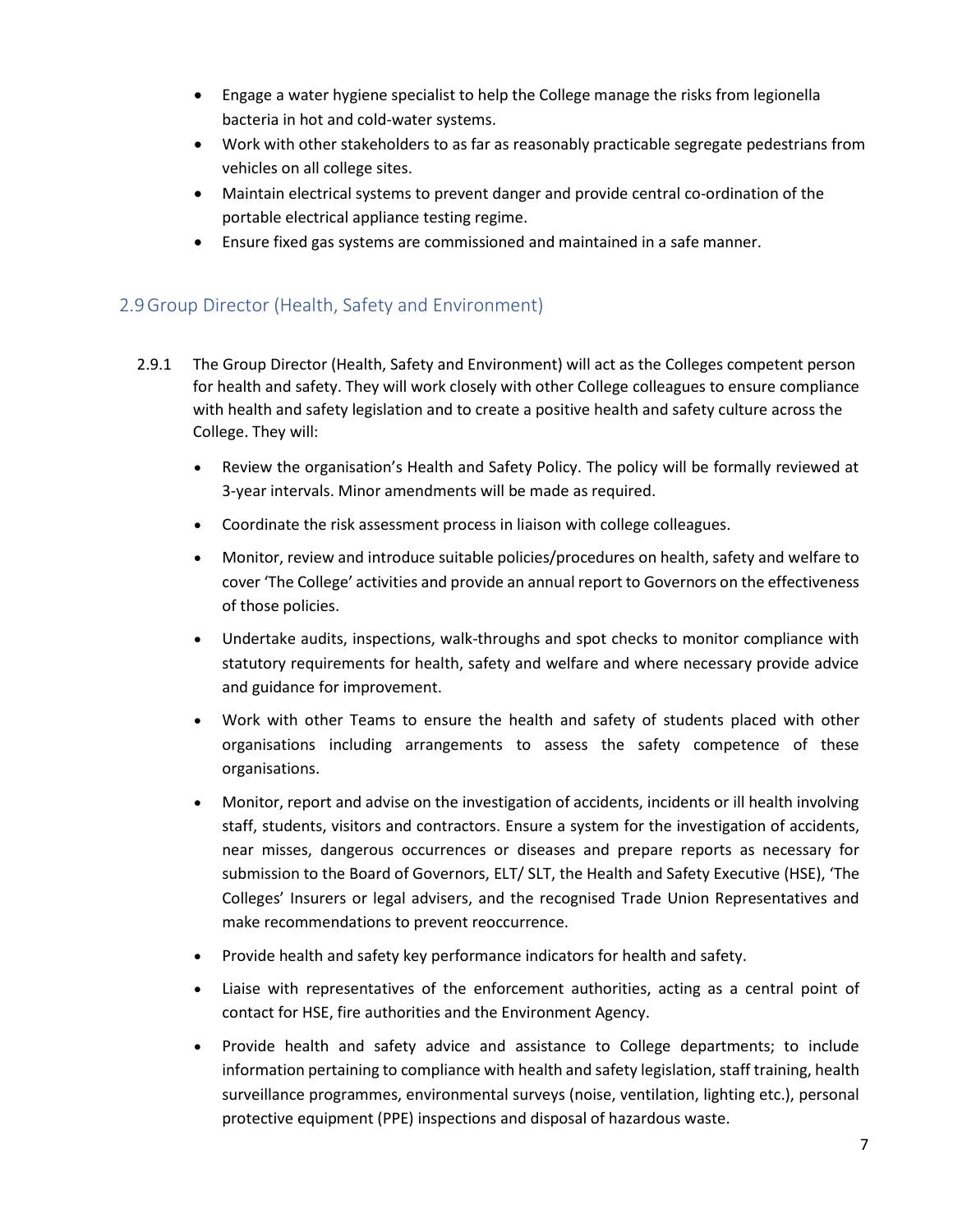- Plan and deliver a health and safety induction and training programme for colleagues including a combination of eLearning and face to face courses in partnership with the Learning and Development Business Partner.
- Inspect all new College premises, provisions or facilities for the purpose of health, safety and welfare and sanction the use by College colleagues and students. Report any identified risks to ELT/ SLT.
- Lead the Colleges fire risk assessment programme.
- Complete the annual Self-Assessment Report (SAR) and Quality Improvement Plan (QIP) for the Health & Safety team.

# <span id="page-7-0"></span>2.10 Curriculum and Service Managers and Supervisors

- 2.10.1 The health and safety of individual curriculum and service areas or specific work activities is the responsibility of this broad group of colleagues. They are responsible for the health and safety management of their curriculum or service area and any other projects or activities under their control. This group of colleagues may not delegate this accountability and must ensure that appropriate planning for health and safety is completed and College procedures are followed. These roles will:
	- Ensure risk assessments are completed following College guidelines and that adequate control measures are in place for all activities.
	- Report accidents and near misses to the Health & Safety Team and investigate to ensure you understand what happened and why and that remedial actions are taken to prevent a recurrence.
	- Ensure adequate resources are made available to ensure the health and safety of colleagues, students, contractors and visitors.
	- Ensure all staff under your control are familiar with the content of the Health and Safety policy and procedure documents.
	- Ensure that health and safety risks associated with suppliers and contractors are adequately managed.
	- Receive feedback to ensure controls are working effectively.
	- Conduct periodic departmental inspections or tours with Safety Representatives and/or the appropriate Group Health and Safety personnel.
	- Include health and safety as a standard agenda item in all relevant team meetings.
	- Ensure where appropriate health and safety experience or qualifications are included in job descriptions and person specifications for roles.
	- Identify health and safety training needs for colleagues, including ongoing refresher training and ensure training is completed and staff are competent to carry out their roles.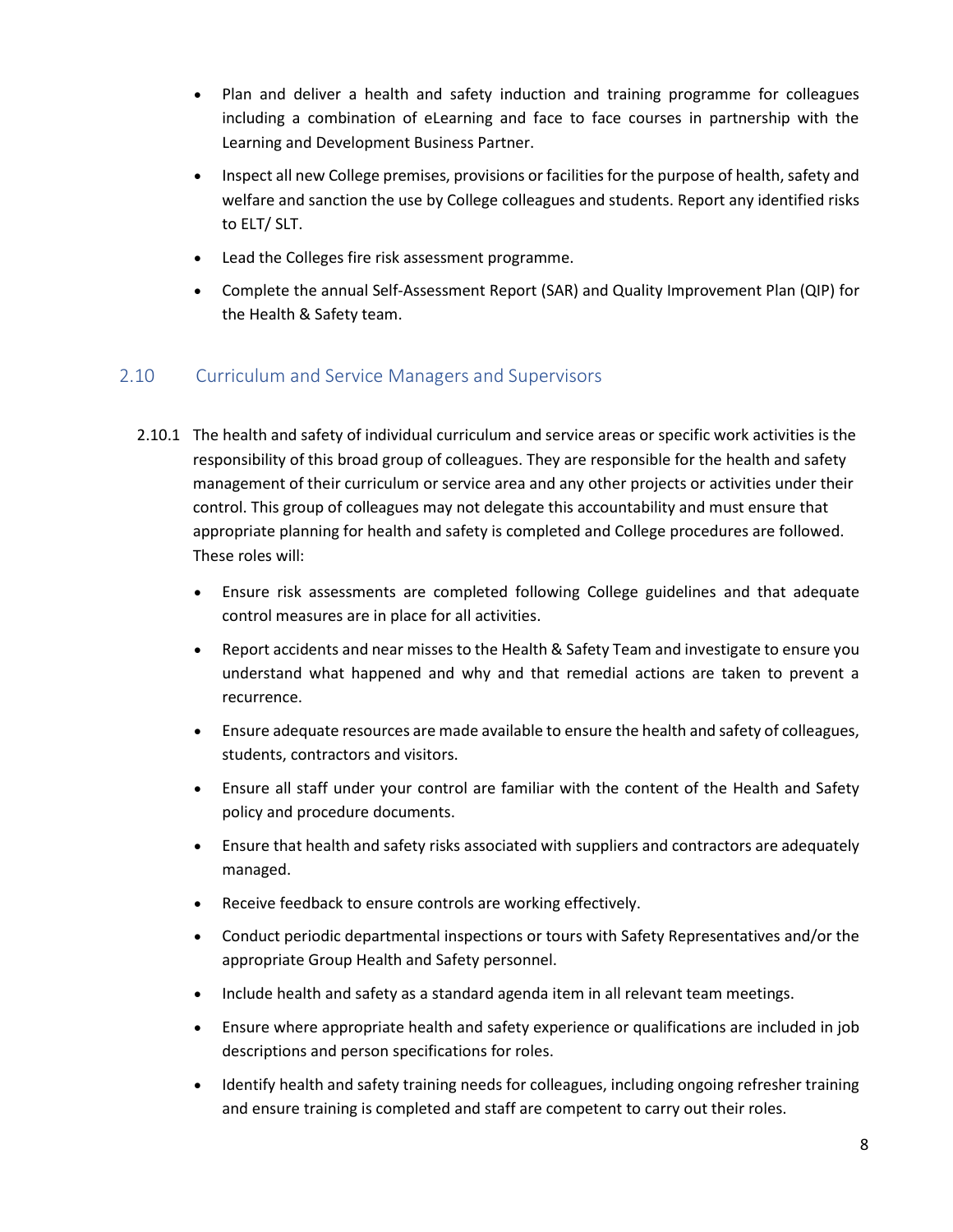- Ensure there are is adequate provision of first aiders and fire wardens in all your work locations.
- Ensure the effectiveness of arrangements for emergency procedures.
- Where applicable, manage the health and safety implications of student visits, excursions, work experience, industry placements, apprenticeships, enterprise initiatives and outreach work arranged by your area.
- Ensure your service or curriculum area is represented on the Health and Safety Sub Committee for your campus.

# <span id="page-8-0"></span>2.11 Colleagues

- 2.11.1 All colleagues are responsible for their own health and safety and for anyone who may be affected by their work activities. All colleagues will:
	- Familiarise themselves with 'The College's' Health and Safety Policy and supporting procedures and complete the **Essentials [for Excellence](https://mysunderlandcollegeac.sharepoint.com/sites/EssentialsforExcellence)** induction training.
	- Be responsible for the health, safety and welfare of themselves and of students or other persons in their control.
	- Ensure compliance with health and safety legislation and codes of practice relevant to their activities.
	- Refrain from undertaking any activities that may constitute a danger to themselves or others. Disciplinary action may be taken against individuals for serious health and safety failings.
	- Report in accordance with procedures, any accident, injury, near miss, or breach of health and safety standards to their line manager.
	- Ensure that any equipment issued or available to them, or for which they are responsible, is visually checked prior to use, used correctly and properly stored. Any patent defect or defect identified during use must result in equipment being taken out of service, marked appropriately and notified to line manager / supervisor and where appropriate, Estates.
	- Provide suitable supervision and leadership at all times to those who may be vulnerable and / or classed as 'Young Persons'.
	- Ensure clear information, instructions and warnings are given to students and other persons in their care.
	- Not intentionally, or recklessly, interfere with or misuse anything provided in the interests of health, safety and welfare by 'The College'.
	- Ensure that personal protective clothing and equipment are worn and used at all times.
	- Ensure that safety devices, equipment and guards are in place and always used.
	- Be responsible for good housekeeping within the area they are working / teaching.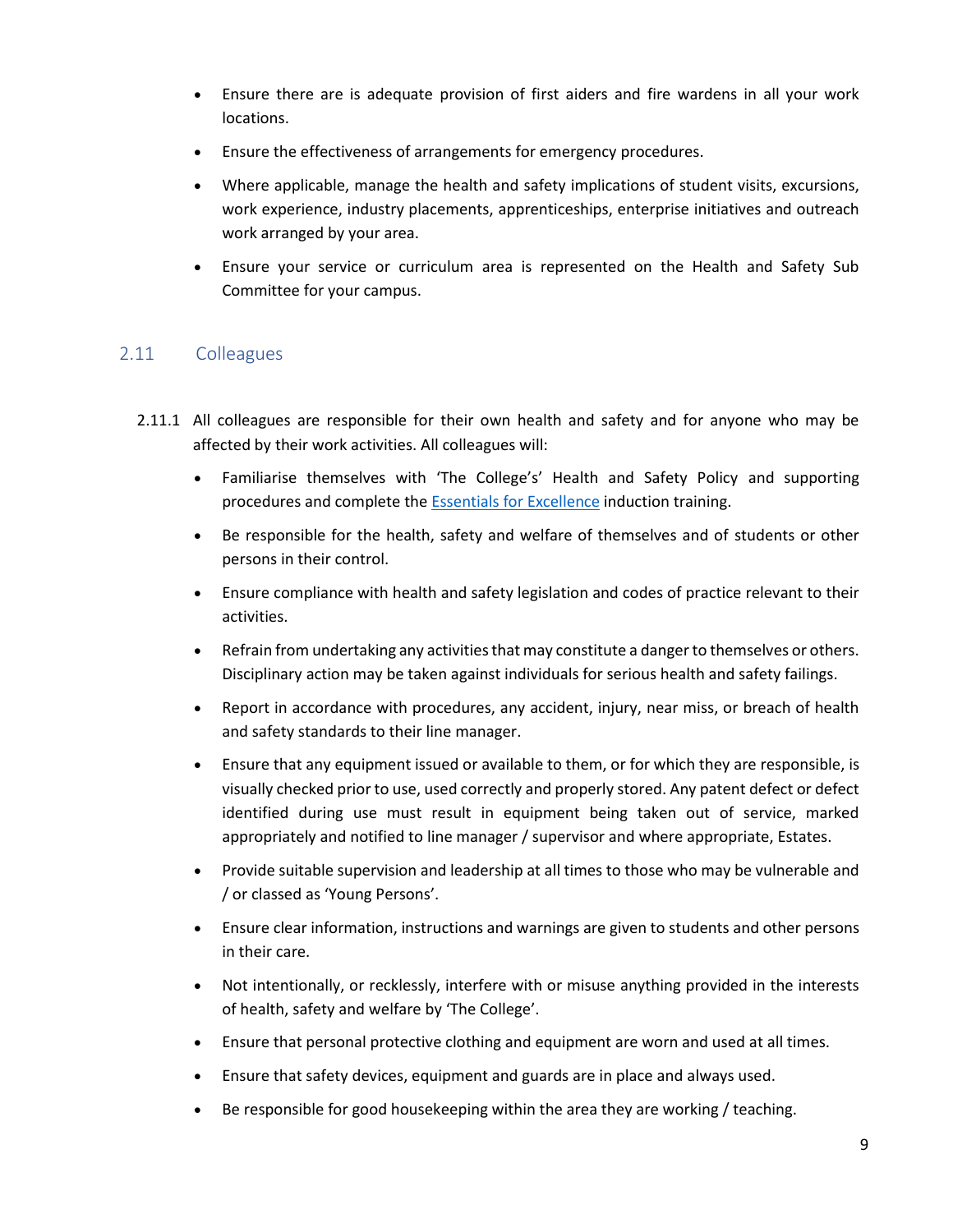- Notify line managers and / or appropriate the Health & Safety Team of any ill health or other factor(s) likely to affect your safety at work or that of any other party covered by this policy.
- Assist with identifying hazards and ensuring controls are implemented to reduce significant risks.
- Assist with reviewing risk assessments.
- Attend and ensure timely completion of essential health and safety training including refresher training.

#### <span id="page-9-0"></span>2.12 Students and Apprentices

- 2.12.1 Students and apprentices will:
	- Be informed by staff and employers of all health and safety procedures and local rules, applicable to their course of study (including work experience or industry placement) or Apprenticeship.
	- Comply with the health and safety procedures some of which are detailed in the Student Handbook issued to all students on enrolment.

#### <span id="page-9-1"></span>**3. Arrangements**

#### <span id="page-9-2"></span>3.1Health and Safety Procedures

3.1.1 The Colleges health and safety arrangements are contained in a series of Health and Safety Procedures which set out what the College expects to be achieved for each individual health and safety topic. The procedures explain responsibilities, the process, forms and any databases used for different topics e.g. risk assessment, first aid etc. These procedures are to be considered as College policy and must be complied with at all times. The procedures cover the following topics:

| Aggression and Violence                           | Lone Working<br>$\bullet$                                 |
|---------------------------------------------------|-----------------------------------------------------------|
| Asbestos                                          | <b>Lifting Operations</b><br>$\bullet$                    |
| Contractors                                       | Manual handling<br>$\bullet$                              |
| Control of Harmful Substances (COSHH)             | <b>Occupational Noise</b>                                 |
| Construction and refurbishment projects           | Personal protective equipment                             |
| (compliance with CDM regulations)                 | <b>Risk Assessments</b>                                   |
| Confined spaces<br>$\bullet$                      | <b>Stress</b>                                             |
| Display Screen Equipment                          | Student placements & work experience<br>$\bullet$         |
| <b>Electricity (including Portable Appliance)</b> | Testing of Lifting, Pressure and Ventilation<br>$\bullet$ |
| Testing -PAT)                                     | systems (Statutory Testing)                               |
| <b>External visits</b>                            | <b>Health &amp; Safety Training</b><br>$\bullet$          |
| Fire and explosion                                | Work at Height                                            |
| First Aid                                         |                                                           |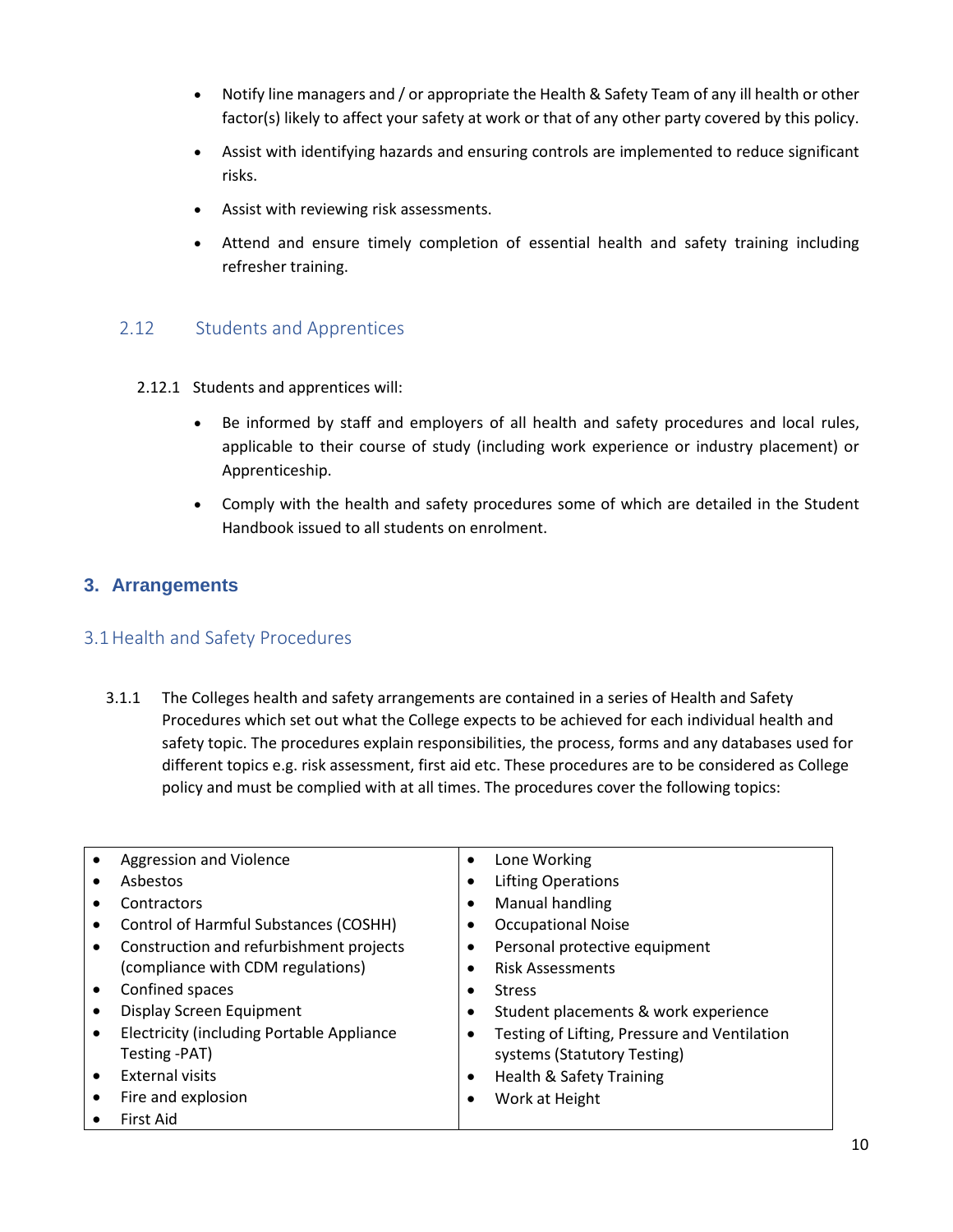| Incident reporting & investigation            | Workplace transport (including driving for |
|-----------------------------------------------|--------------------------------------------|
| Gas Safety (natural gas & liquified petroleum | work)                                      |
| gas LPG)                                      | Work Equipment                             |
| <b>Health Surveillance</b>                    | Workplace and Welfare                      |
|                                               | Vibration                                  |

#### <span id="page-10-0"></span>3.2College Health and Safety Team

- 3.2.1 The College has a small team of health and safety specialists who provide a central support service to all colleagues at the college. The Health and Safety team are responsible for:
	- Maintaining the Health and Safety Policy.
	- Writing Health and Safety Procedures.
	- Providing advice to colleagues on all aspects of health and safety.
	- Responding to complaints.
	- Provide a system for the College to report accidents, near misses, first aid incidents and sports injuries.
	- Assisting managers to investigate accidents and near misses.
	- Providing health and safety training for staff.
	- Liaising with enforcement agencies.
- 3.2.2 The Health and Safety team are based at Washington campus and can be contacted by:

Telephone: 0191 511 6000 x 08121

Email: [health&safety@educationpartnershipne.ac.uk](mailto:health&safety@educationpartnershipne.ac.uk)

#### <span id="page-10-1"></span>**4. Policy Monitoring and Review**

4.2.1 This policy will be reviewed by the Colleges Health and Safety Committee and ELT and reviewed every 3 years.

#### <span id="page-10-2"></span>**5. Equality Impact Assessment**

| Have you sought consultation on<br>this policy?       |        |                              |          |                      |  |
|-------------------------------------------------------|--------|------------------------------|----------|----------------------|--|
| Details:                                              |        |                              |          |                      |  |
| Could a particular group                              | Impact | <b>Description of Impact</b> | Evidence | Mitigation/          |  |
| be affected (negatively or                            | Y/N    |                              |          | <b>Justification</b> |  |
| positively)?                                          |        |                              |          |                      |  |
| Protected characteristics under the Equality Act 2010 |        |                              |          |                      |  |
| Age                                                   | N      |                              |          |                      |  |
| Disability                                            | N      |                              |          |                      |  |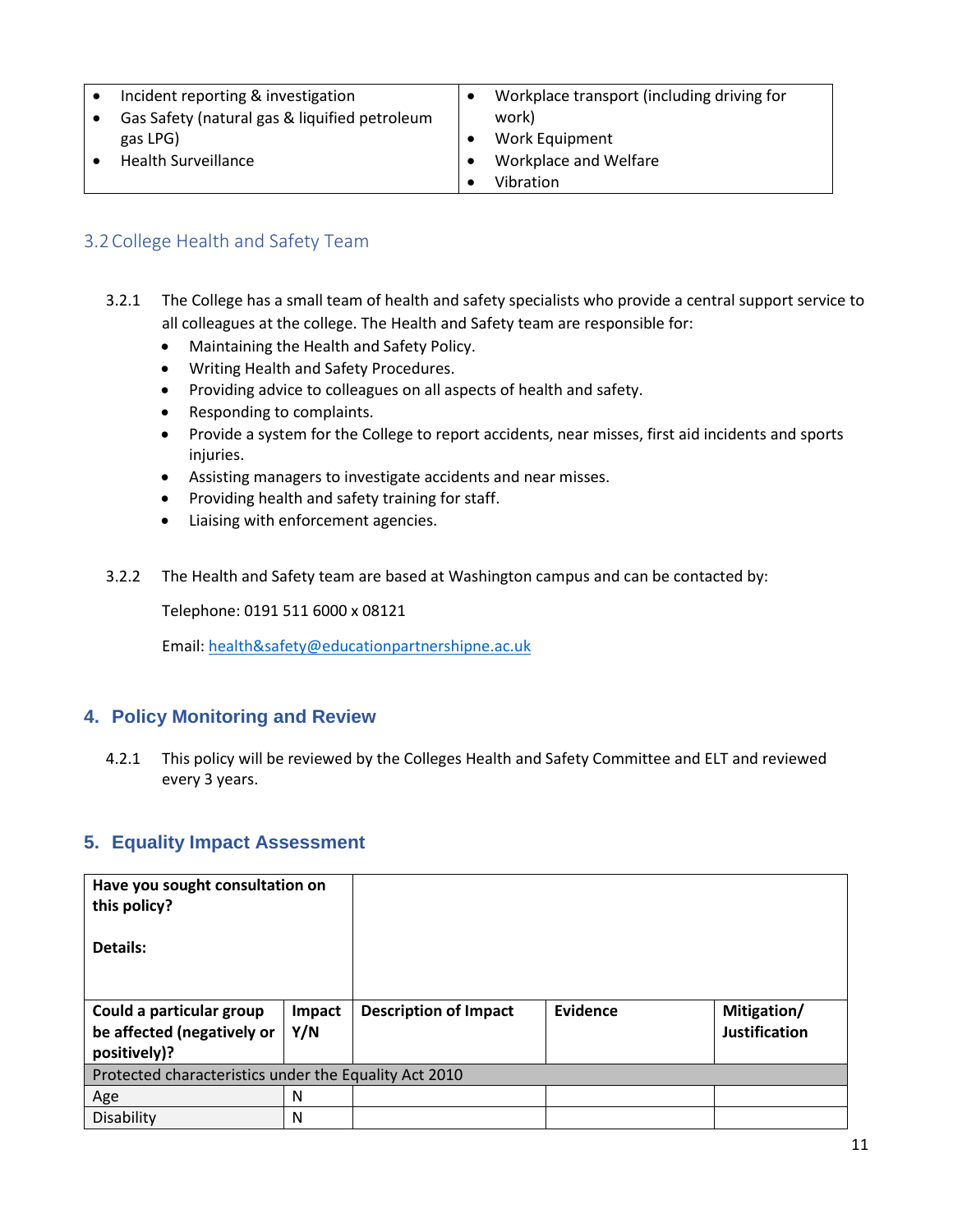| Gender Reassignment                    | N |                                                                              |  |
|----------------------------------------|---|------------------------------------------------------------------------------|--|
| Marriage and Civil                     | N |                                                                              |  |
| Partnership                            |   |                                                                              |  |
| Pregnancy and maternity                | N |                                                                              |  |
| Race                                   | N |                                                                              |  |
| Religion or belief                     | N |                                                                              |  |
| Sex                                    | N |                                                                              |  |
| <b>Sexual Orientation</b>              | N |                                                                              |  |
| Additional characteristics to consider |   |                                                                              |  |
| Young Persons in Care &                | N |                                                                              |  |
| Care Leavers                           |   |                                                                              |  |
| Young Carers & Care                    | N |                                                                              |  |
| Givers                                 |   |                                                                              |  |
| <b>Young Parents</b>                   | N |                                                                              |  |
| <b>Youth Offenders</b>                 | N |                                                                              |  |
| <b>Those Receiving Free</b>            | N |                                                                              |  |
| <b>School Meals</b>                    |   |                                                                              |  |
| If there is no impact,                 |   |                                                                              |  |
| please explain:                        |   | Policy applies equally to all groups regardless of protected characteristics |  |
|                                        |   | under the Equality Act or the other additional characteristics listed above. |  |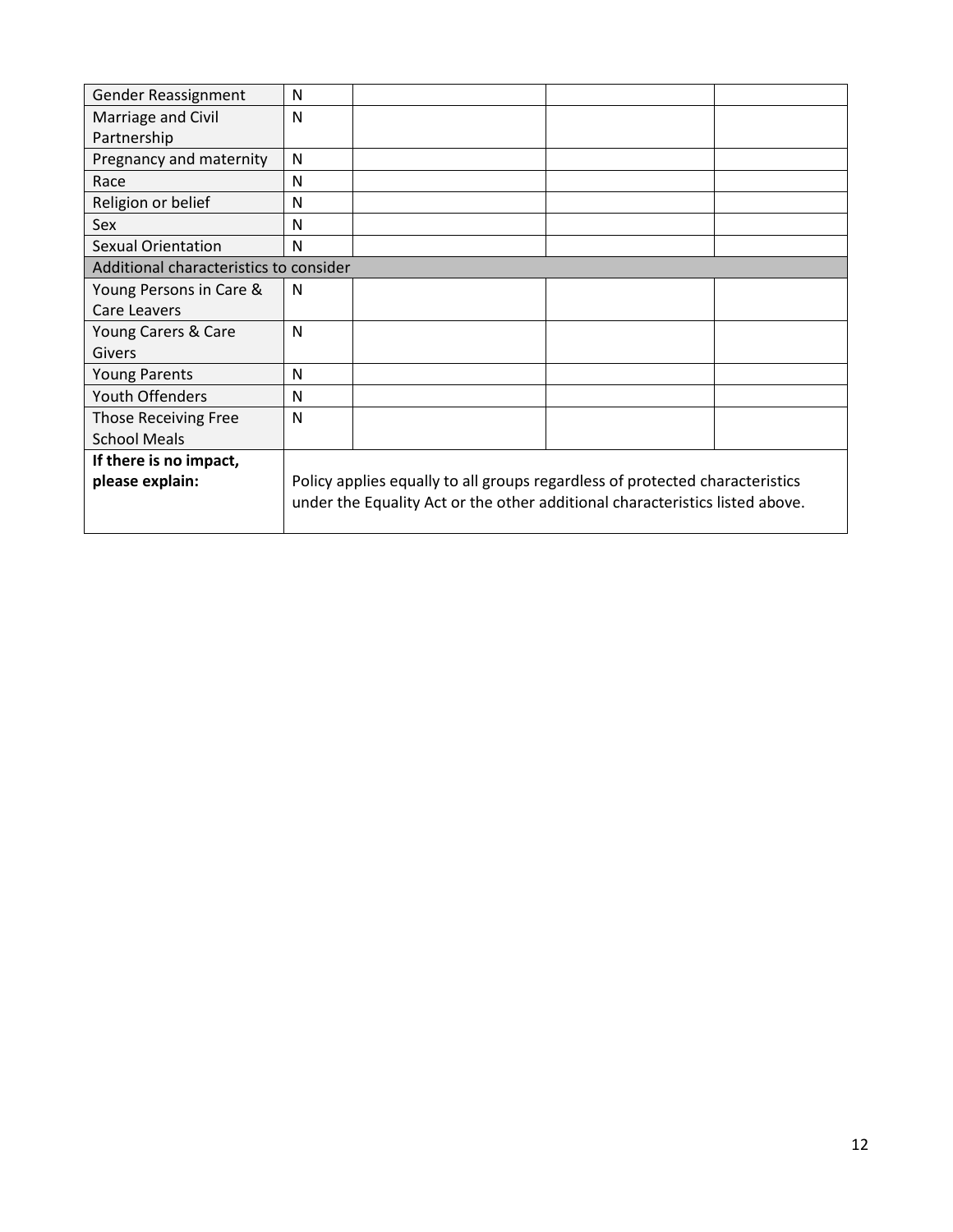# <span id="page-12-0"></span>**Appendix 1- Terms of Reference of College Health & Safety Committee and Sub Committees**

#### <span id="page-12-1"></span>Purpose

The Health & Safety Committee and sub committees act as the focal point for all matters relating to the management of Fire and Health & Safety. More specifically the Committee aims:

- To advise and assure the Executive Leadership Team and Board of Governors on all matters relating to Fire and Health & Safety
- To review performance of Education Partnership North East (EPNE) against legislation, policies and procedures and communicate any concerns through the Committee and subcommittee structure.
- Allow consultation between management, trade union representatives and staff on fire and health and safety issues.

#### <span id="page-12-2"></span>Agenda Standing Items

The Committees will cover the following items:

- Updates or items of concern from each campus, curriculum or service area.
- Health & Safety Team update including:
	- o Resources
	- o Updates to Health & Safety Policy or Procedures
	- o Fire Safety & Fire Risk Assessment programme
	- o Inspection programme
	- o Statistics on accidents and near misses
	- o Health and safety training
	- o Enforcement Agency visits
	- o Changes in legislation or guidance
- Estates and Security Team update
- Union representatives update

#### <span id="page-12-3"></span>Authority

The Committees authority comes from the Chief Executive Officer. The Committee will report to Executive Leadership Team and the Board of Governors by tabling a short summary report.

#### <span id="page-12-4"></span>Budget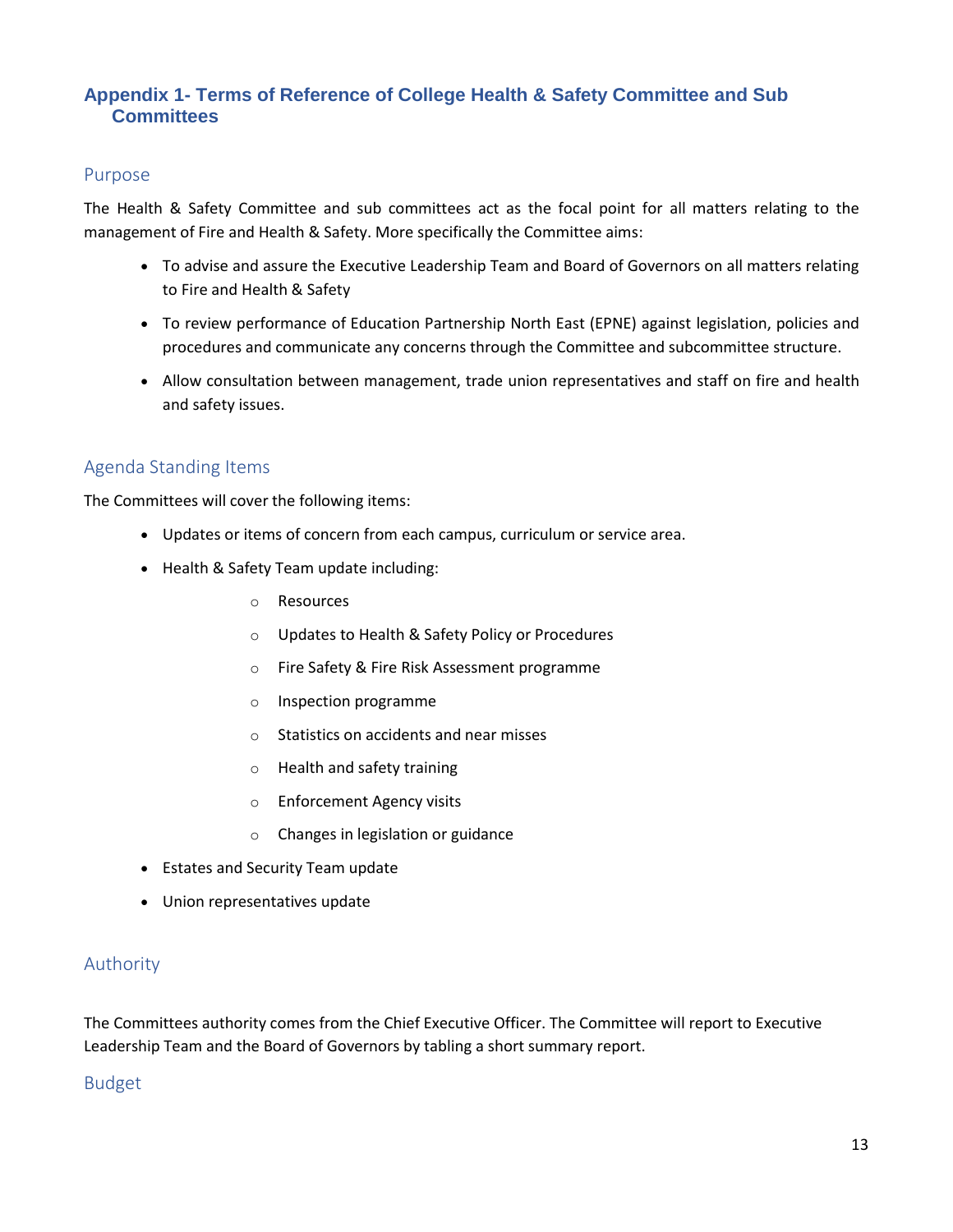#### The Committee has no budget

#### <span id="page-13-0"></span>Quorum

The Committee will be quorate (the number of members present to transact business) with the Chair (or nominated second), a representative from the Health & Safety and Estates Teams and 1/3 of normal members.

#### <span id="page-13-1"></span>Frequency of Meetings

The Committees meet 3 times per year typically November, March and June.

#### <span id="page-13-2"></span>Members of the Main Health and Safety Committee

- Chief Operating Officer (chair)
- Chief Executive Officer
- Principal Sunderland
- Principal Northumberland
- Chair of Ashington (including Berwick) Health & Safety Sub Committee
- Chair of Bede Health & Safety Sub Committee
- Chair of City Health & Safety Sub Committee
- Chair of Hartlepool Sixth Form Health & Safety Sub Committee
- Chair of Kirkley Hall Health & Safety Sub Committee
- Vice Principal Partnerships & Commercial
- Associate Principal Resources and Legal Services
- Group Director of Facilities & Capital Projects
- Student Representative Chair of Student Council
- UNISON Representative
- UCU Representative
- Group Director (Health, Safety and Environment)

#### <span id="page-13-3"></span>Members of the Ashington Health and Safety Sub Committee

- Associate Principal- Ashington, Berwick & Blyth (Chair)
- Curriculum Director (Technical)
- Curriculum Manager- Health Care & Sport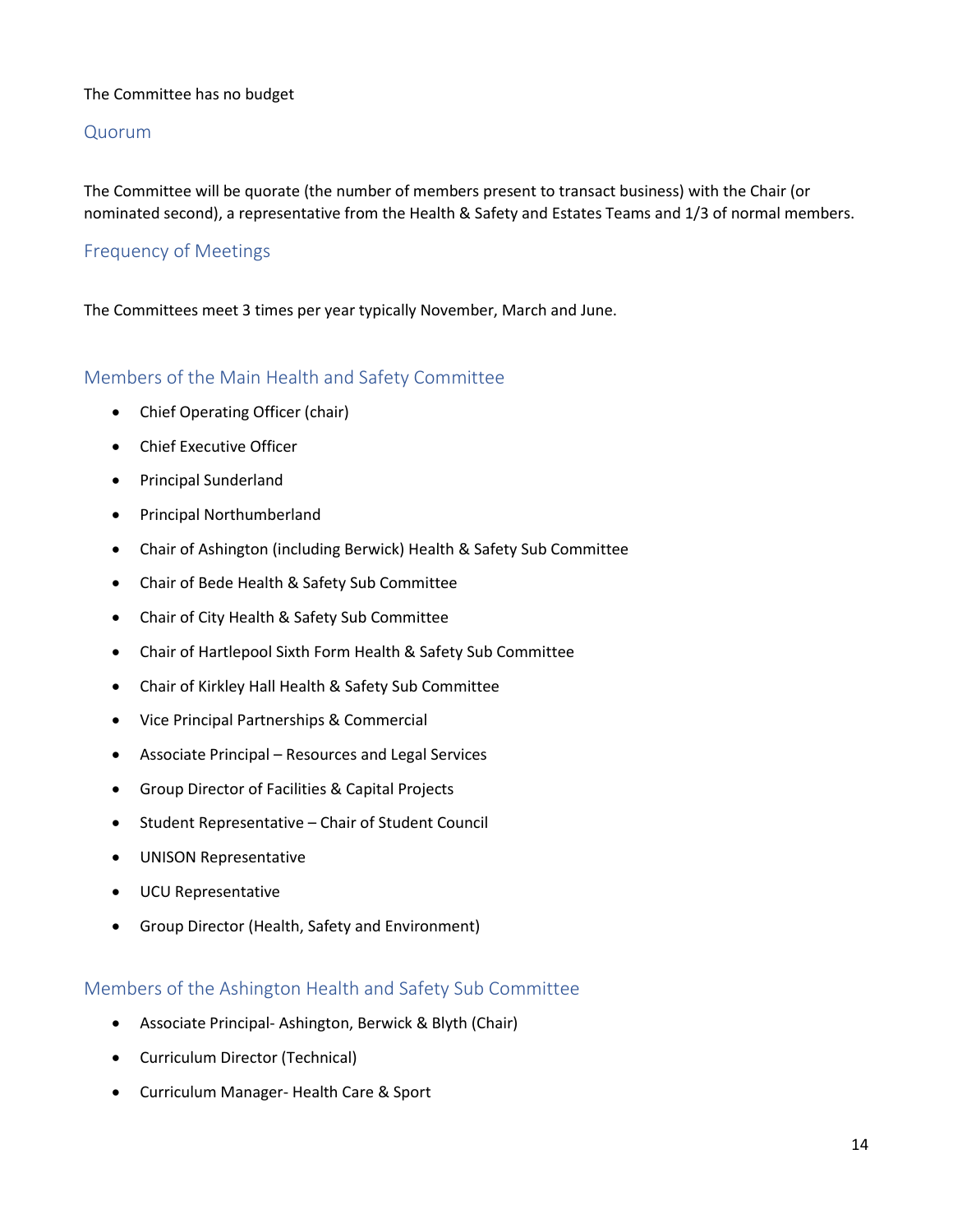- Curriculum Manager- Engineering, Automotive & Construction
- Director of Estates
- UCU/ Unison Representative
- Group Director (Health, Safety and Environment)

#### <span id="page-14-0"></span>Members of the Bede Health and Safety Sub-Committee

- Interim Deputy Principal Curriculum (Chair)
- Faculty Director (Digital, Creative & Business)
- Faculty Director (English & Maths)
- Faculty Director (Sport, Health & Wellbeing)
- Head of English & ESOL
- Director of Inclusive Learning
- Estates Operation Manager
- Head of Student Registry, Data & Resource
- UCU Representatives
- PA to Vice Principal (Secretariat)
- Group Director (Health, Safety and Environment)

#### <span id="page-14-1"></span>Members of the City Health and Safety Sub-Committee

- Associate Principal Technical
- Faculty Director- Technical
- Curriculum Manager- Salon Professionals
- Curriculum Manager- Advanced Manufacturing & Engineering
- Curriculum Manager- Construction and Building Services
- Lecturer Travel & Tourism
- Student Progress and Development Manager
- Work Based Learning Manager
- Group Director of Facilities & Capital Projects
- HR Business Partner
- UCU Representative
- Group Director (Health, Safety and Environment)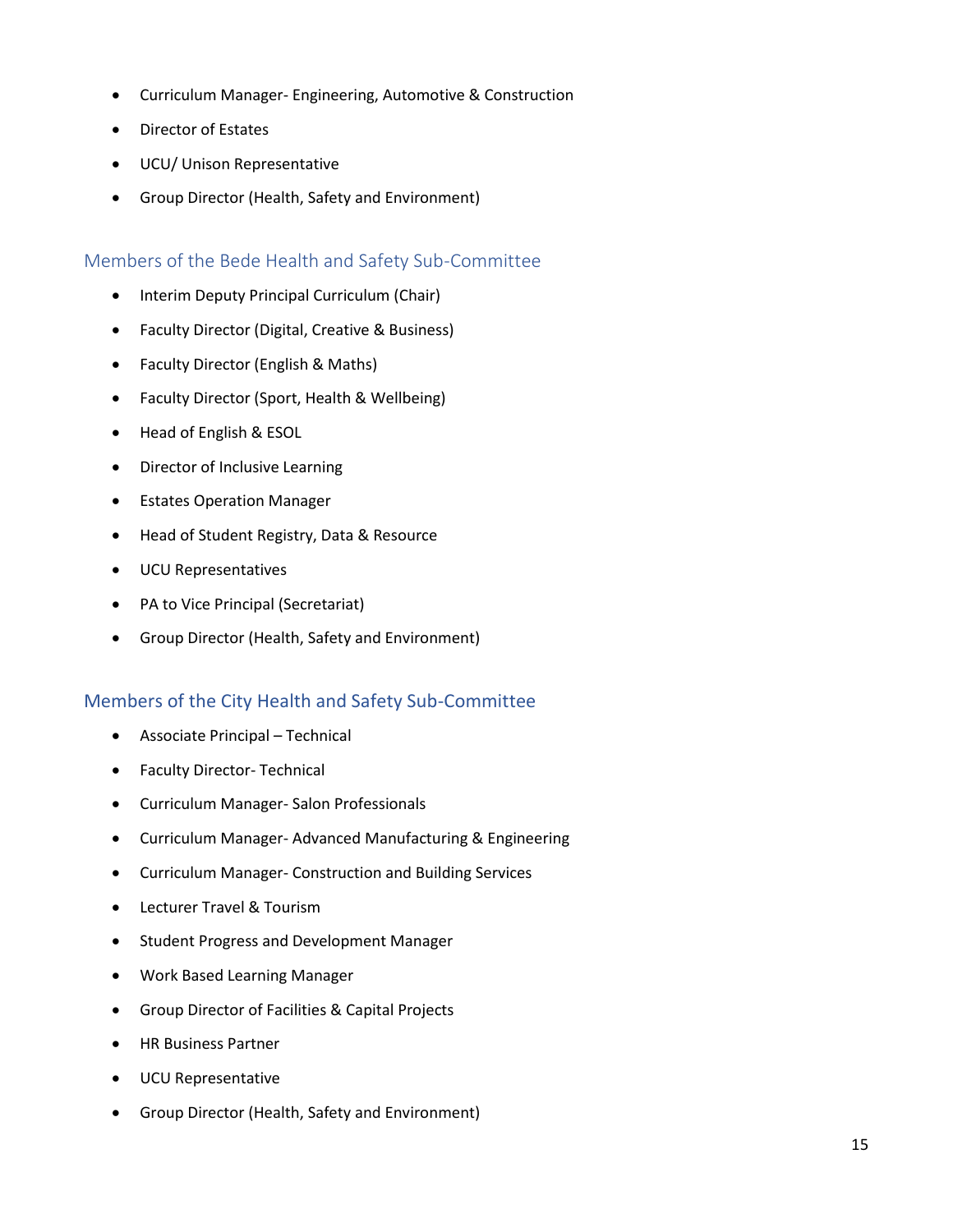# <span id="page-15-0"></span>Members of the Hartlepool Sixth Form Health and Safety Sub Committee

- Head of Hartlepool Sixth Form (Chair)
- Curriculum Manager- Humanities, Social Sciences & Creative
- Curriculum Manager- Health, Sport & Business
- Curriculum Manager- STEM & Digital
- Student Progress & Development Manager
- Senior Estates Technician
- Group Director of Facilities & Capital Projects
- Student Services Team Leader
- Group Director (Health, Safety and Environment)

#### <span id="page-15-1"></span>Members of the Kirkley Hall Health and Safety Sub Committee

- Associate Principal Land Based
- Curriculum Manager- Land & Outdoor
- Curriculum Manager- Animal, Equine and Veterinary
- Resource Manager- Animal Centre
- Resource Manager- Equine Centre
- Farm Manager
- Group Food & Beverages Manager
- HR Business Partner
- Director of Estates
- Group Director (Health, Safety and Environment)

#### <span id="page-15-2"></span>Members of the Washington Health and Safety Sub-Committee

- Associate Principal Adult & Academic (Chair)
- Curriculum Manager- Education & Care
- Estates Operations Manager
- Associate Principal Resources & Legal Services
- Head of MIS
- Group Director of Finance